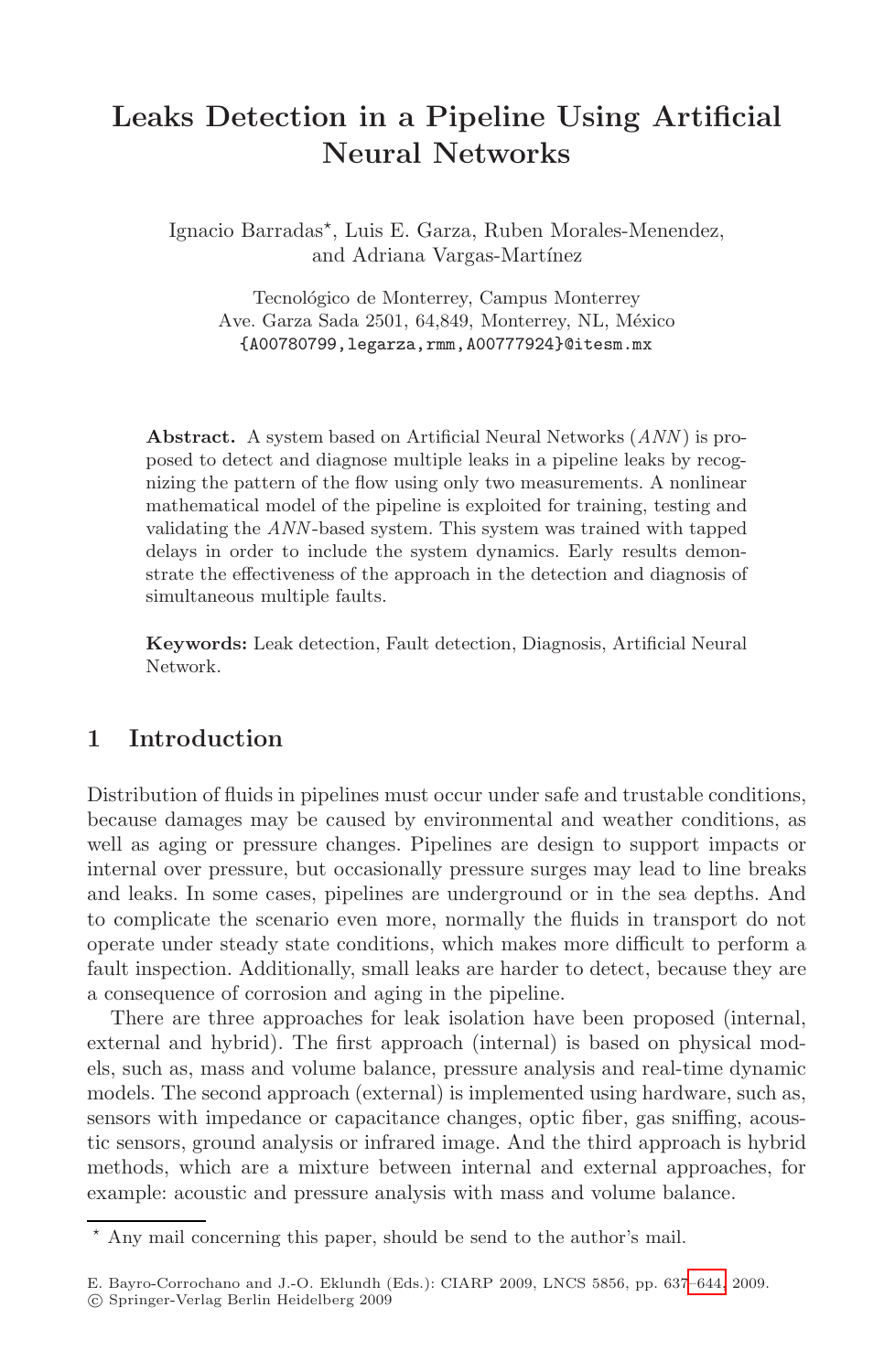Leak isolation is still affected by expensive, noisy and vague instrumentation, uncertainties of the analytical model, and the relation between the operating point and leaks magnitude. A practical requirement for an automatic supervision system must be to detect the precise leak location as soon as possible and with a minimal amount of instrumentation.

In [\[1\]](#page-7-1) several technologies to solve leak location applying automatic leak finders in pipelines where flow and pressure head instrumentation can be implemented only in their extremes is developed. In [\[3\]](#page-7-2), a bank of observers with fixed leak positions satisfy the leak isolation and detection only if the pipeline is divided in three sections and two leaks are induced. The approach presented in [\[4\]](#page-7-3) is the design of a parametric model in steady state which reduces the search interval. Although, these methods assure leak detection and diagnosis, they require intense mathematical formulation and a wide knowledge of the process. By this, there is a special interest in the application of Artificial Neural Networks (*ANN* ) for solving fault diagnosis problems because of their classification and function approximation capabilities. *ANN* approach is convenient when an analytical model is difficult to obtain. In addition, *ANN* are highly robust to noisy inputs and to missing or new input data. Additionally, because of its parallel structure, *ANN* -based systems can be implemented for real time applications.

Recently, *ANN* -based approaches have taken special attention. In [\[2\]](#page-7-4), two *ANN* cascade architecture were proposed, demonstrating that it is possible to detect leaks in pipeline. This work did not consider transient response when leaks occur. [\[6\]](#page-7-5) demonstrated that using a neural-fuzzy system in a water distribution system makes possible to detect and classify faults in pipelines. A drawback of this approach is that multiple meters and gauges are needed in order to obtain the required information. Also, [\[5\]](#page-7-6) used a fuzzy classifier to detect leaks in pipelines; this method used the transient response of the fluid in the pipeline, which requires very precise and continuous measurements. Finally, [\[10\]](#page-7-7) compared several approaches for this application versus *ANN* -based systems.

This paper presents a method for detecting and isolating leaks in a pipeline. This method uses an *ANN* -based approach that recognizes the flow pattern using only two measurements. A mathematical model was proposed based on experimental data<sup>[1](#page-1-0)</sup>.

The paper is organized as follows. In Section [2](#page-1-1) the pipeline model is described. Section [3](#page-3-0) presents the proposed scheme. In section [4](#page-4-0) the testing procedure that validates the approach and results are shown. And finally, Section [5](#page-6-0) concludes the paper.

## <span id="page-1-1"></span>**2 Pipeline Model with Leaks**

In [\[7\]](#page-7-8),[\[8\]](#page-7-9), [\[9\]](#page-7-10) and [\[11\]](#page-7-11) the following mathematical model was introduced. The model was also validated with experimental data. The dynamic of the fluid through the pipeline is given by:

<span id="page-1-0"></span> $1$  Thanks C. Verde because her support with experimental data.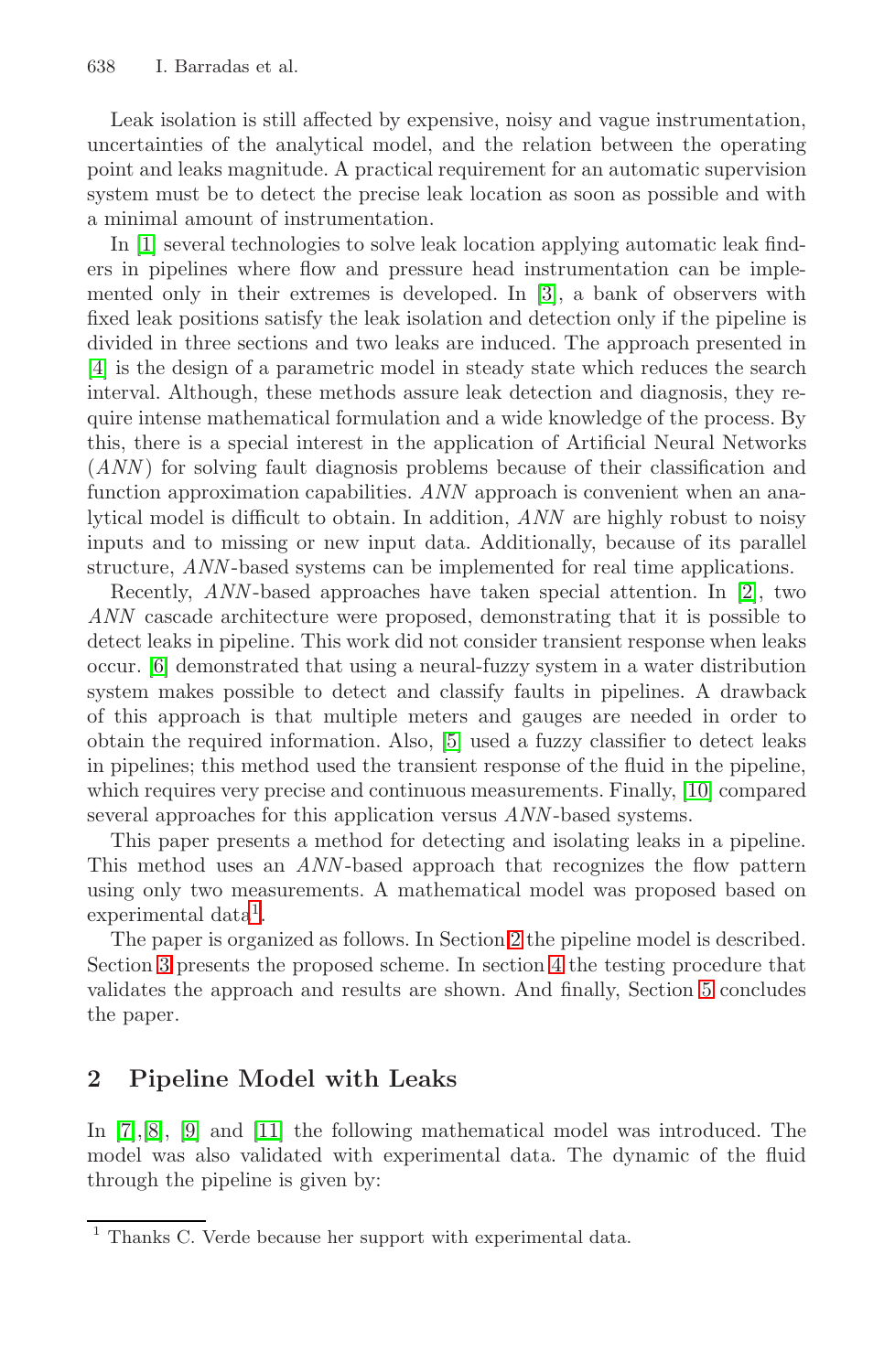$$
\frac{\partial Q}{\partial t} + gA \frac{\partial H}{\partial z} + \mu |Q|Q = 0 \qquad b^2 \frac{\partial Q}{\partial z} + gA \frac{\partial H}{\partial t} = 0 \tag{1}
$$

<span id="page-2-0"></span>where H is the pressure head  $(m)$ , Q is the flow  $(m^3/s)$ , z is the length coordinate  $(m)$ , t is the time coordinate  $(s)$ , q is the acceleration of the gravity  $(m^2/s)$ , A is the cross-section area  $(m^2)$ , D is the pipeline diameter  $(m)$ , b is the speed of sound  $(m/s)$ , and  $\mu = f/2DA$  where f is the *Darcy-Weissbach* friction coefficient.

A leak in point  $z_l$  will cause a discontinuity in equations [\(1\)](#page-2-0)  $Q|_{z_l} = \lambda_i \sqrt{H|_{z_l}}$ <br>here  $\lambda_i > 0$  is a function of the orifice area and discharge coefficient [12] where  $\lambda_i > 0$  is a function of the orifice area and discharge coefficient [\[12\]](#page-7-12). Because of this, a pipeline with  $n-1$  leaks will be described by n pairs of differential equations, similar to equations [\(1\)](#page-2-0) with a frontier condition between each pipeline segment given by:

$$
Q^b|_{z_l} = Q^a|_{z_l} + Q|_{z_l}
$$
 (2)

where  $Q^b|_{z_l}$  and  $Q^a|_{z_l}$  are the flows before and after the leak. Having a pipeline of length  $L$  and assuming that the leaks are equally distributed along the space z, which can be divided in n segments of length  $\Delta_z = L/n$ . It is possible to approximate the partial derivatives of the pressure and flow with respect to the spatial variable z as follows:

<span id="page-2-1"></span>
$$
\frac{\partial H}{\partial z} \cong \frac{H_{i+1} - H_i}{\Delta z} \qquad \frac{\partial Q}{\partial z} \cong \frac{Q_i - Q_{i-1}}{\Delta z} \tag{3}
$$

where, the index  $i$  is associated with the variables at the beginning of the section i, and the frontier condition for each section is described by:

$$
Q_{i+1} = \lambda_i \sqrt{H_{i+1}} \tag{4}
$$

Knowing that the frontier conditions are characterized by the pressure  $H_{ri}$  and  $H_{ro}$ , at the beginning and the end of the pipeline, and substituting equations [\(3\)](#page-2-1) in equations  $(1)$ , the model could be described as a set of n coupled nonlinear equations given by:

$$
\frac{\partial Q_i}{\partial t} = a_1(H_i - H_{i+1}) - \mu |Q_i| Q_i \qquad \frac{\partial H_i}{\partial t} = a_2(Q_{i-1} - Q_i) - (\lambda_{i-1}\sqrt{H_i})u_{t_i} \tag{5}
$$

with  $H_1 = H_{ri}$  and  $H_{n+1} = H_{ro}$  as system inputs, and parametric constants  $a_1 = g\pi r^2 n/L$  and  $a_2 = b^2 L/g\pi r^2 n$  with  $n = 4$ ,  $u_{t_i} = u(t - t_i)$  is the unit step function associated with the occurrence time  $t_i$  of the leak i.

If leaks are not equally distributed,  $\Delta z$  is not constant and parameters  $a_1$  and  $a_2$  are function of the distance between leaks. For this study case,  $H_1$  and  $H_5$  are constant pressures heads at the input and output of the pipeline, while flows  $Q_1$ , and  $Q_4$  are the measurable flows at the extremes of the pipeline. For this study, only three leaks were considered each one at the frontier condition, Fig. [1.](#page-3-1)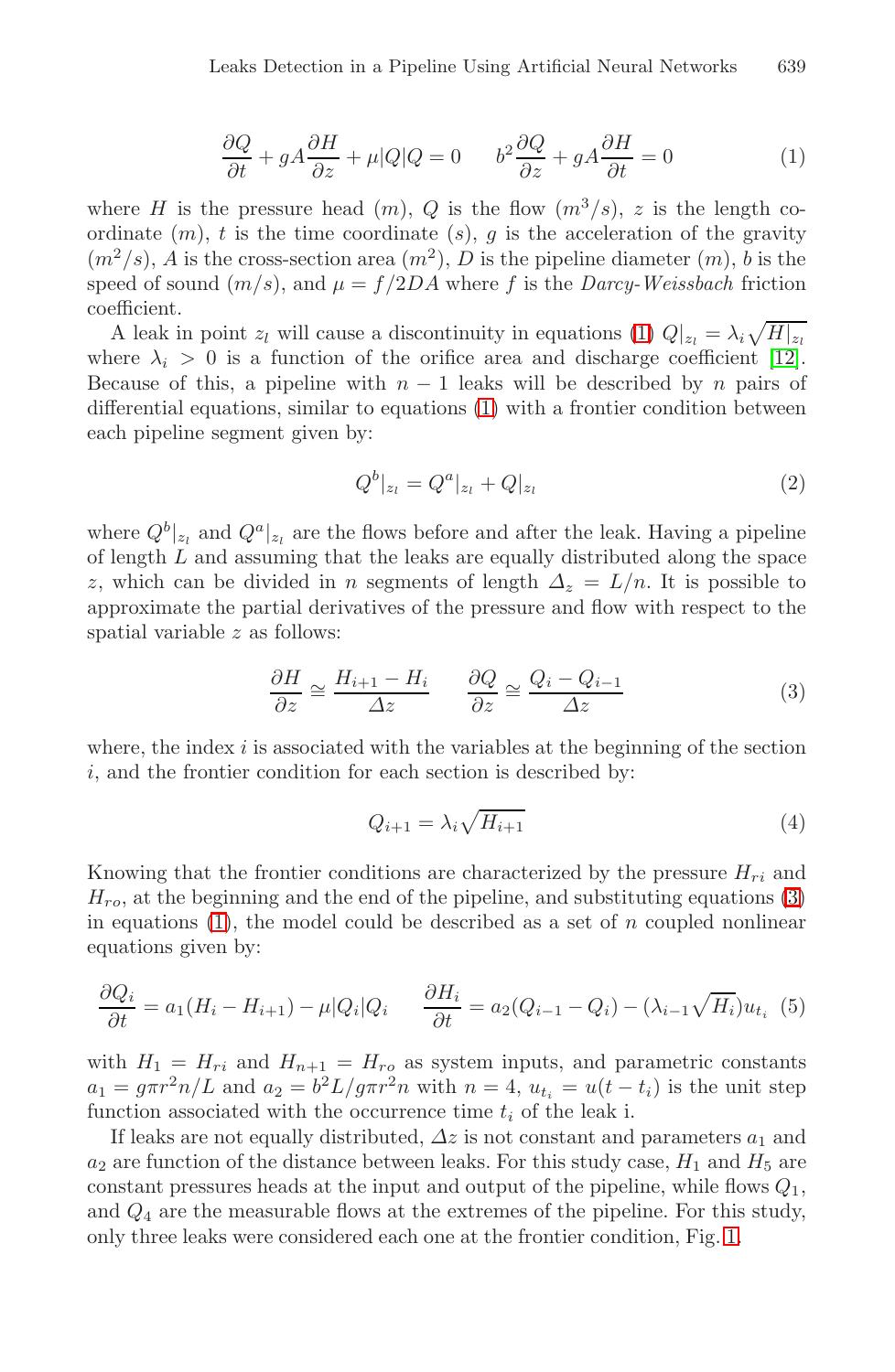

<span id="page-3-1"></span>**Fig. 1.** Pipeline discrete model [\[10\]](#page-7-7)

#### <span id="page-3-0"></span>**3 Proposed Scheme**

Fig. [2](#page-4-1) shows the implemented scheme. The scheme consists of an *ANN* that detects the leak and its location in the pipeline. Tapped delays signal from  $Q_1$ (flow measurement at the inlet) and  $Q_4$  (flow measurement at the outlet) were introduced as inputs of the *ANN* in order to include the system dynamics. The above resulted as an improvement of the *ANN* performance.

Many *ANN* configurations were tested. All of them were feed-forward multilayer architecture. The classical back-propagation algorithm was used for the learning step. The basic differences in each *ANN* configuration were the number of neurons and layers; however, the number of delays in the input signals took the highest impact in the results. The input layer neurons use a tan-sigmoid activation function and the output layer neurons use a log-sigmoid function.

The leak detector is mainly based on the *ANN* performance. The *ANN* uses only the inlet/outlet flow measurements. The detector system identifies the possible pipeline operating states. And based on the state, the leak can be detected.

The *ANN* output will generate a leak signature according to Table [1,](#page-3-2) and it will be translated into an operating state by the state codifier. This codifier is based on simple logic rules, which will assign a state due to the outputs generated by the *ANN*.

The number of operating states that the codifier can estimate is given by the number of sections in which the pipeline is segmented. For this case, the pipeline was split in three segments; therefore, there are eight operating states, Table [1.](#page-3-2)

| State Activated Leaks $f_1 \, f_2 \, f_3$ State Activated Leaks $f_1 \, f_2$ |  |  |                 |  |  |
|------------------------------------------------------------------------------|--|--|-----------------|--|--|
| No leaks                                                                     |  |  | $1$ and $2$     |  |  |
|                                                                              |  |  | $1\,$ and $3\,$ |  |  |
|                                                                              |  |  | 2 and 3         |  |  |
|                                                                              |  |  | 1, 2 and 3      |  |  |

<span id="page-3-2"></span>**Table 1.** Operating states of the pipeline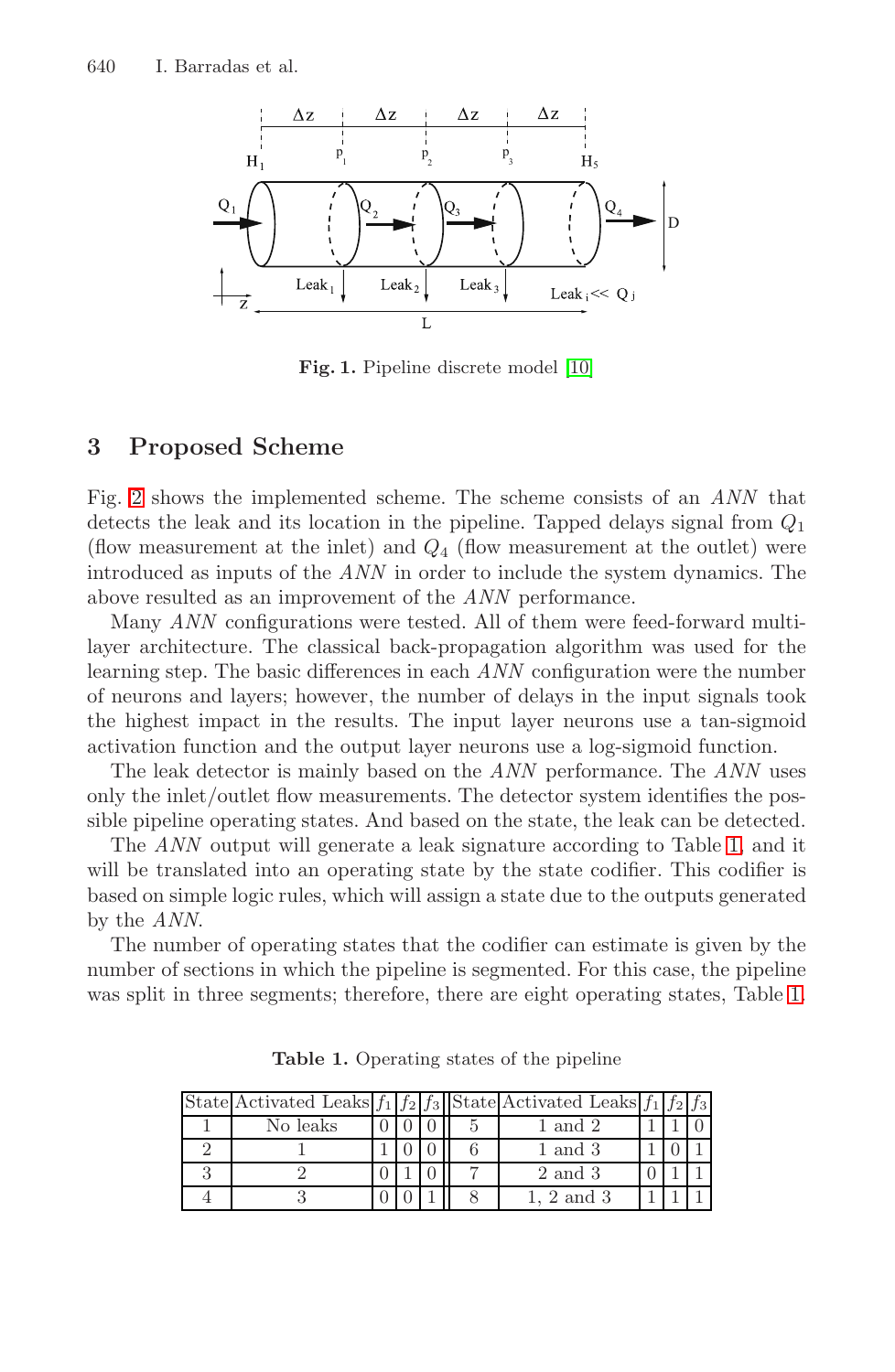

<span id="page-4-1"></span>**Fig. 2.** Detection and diagnosis scheme

It is important to notice that the outputs of the *ANN* are activated by a hyperbolic tangent function; this means that the output can take a value between 0 and 1. A binary fault signature is needed, therefore a filter is included.

After estimating the operating state, the segment or segments of the pipeline in which the fault occurs are found. The accuracy of this approach will depend on the number of segments used in the pipeline.

The *ANN* was trained with information about all possible leaks. All the possible state transitions are included in the training step based on a Markov chain simulation. The input data for the training step were the inlet/outlet flows and their delays; the output data was the leak signature. It is important to mention, that a better *ANN* training is possible if variations in the discharge coefficients are introduced in the generation of the training data set.

#### <span id="page-4-0"></span>**4 Results**

The proposal approach was validated with 4 tests. *Test-1* was the introduction of never seen-before data to the *ANN*. *Test-2* consisted in adding noise (N) to the flow signals. *Test-3* corresponds of two experiments for testing the robustness. First, the nominal pressure was changed from  $H_1 = 11$  m and  $H_5 = 5$  m to  $H_1 =$ 14 m and  $H_5 = 8$  m; second, the input data was generated with variations in the value of the discharge coefficients  $(\lambda)$ . Finally, in *Test-4* the *ANN* was re-trained with a training data set that includes variations in the discharge coefficient.

The performance index corresponds to the error generated between the real states of the pipeline (multiple possible scenarios generated by the simulator) and the estimated states computed by the *ANN*.

Fig. [3](#page-5-0) displays three plots, all of them represent the activation of leak 1. Top plot correspond to the real operating states, middle plot shows the estimated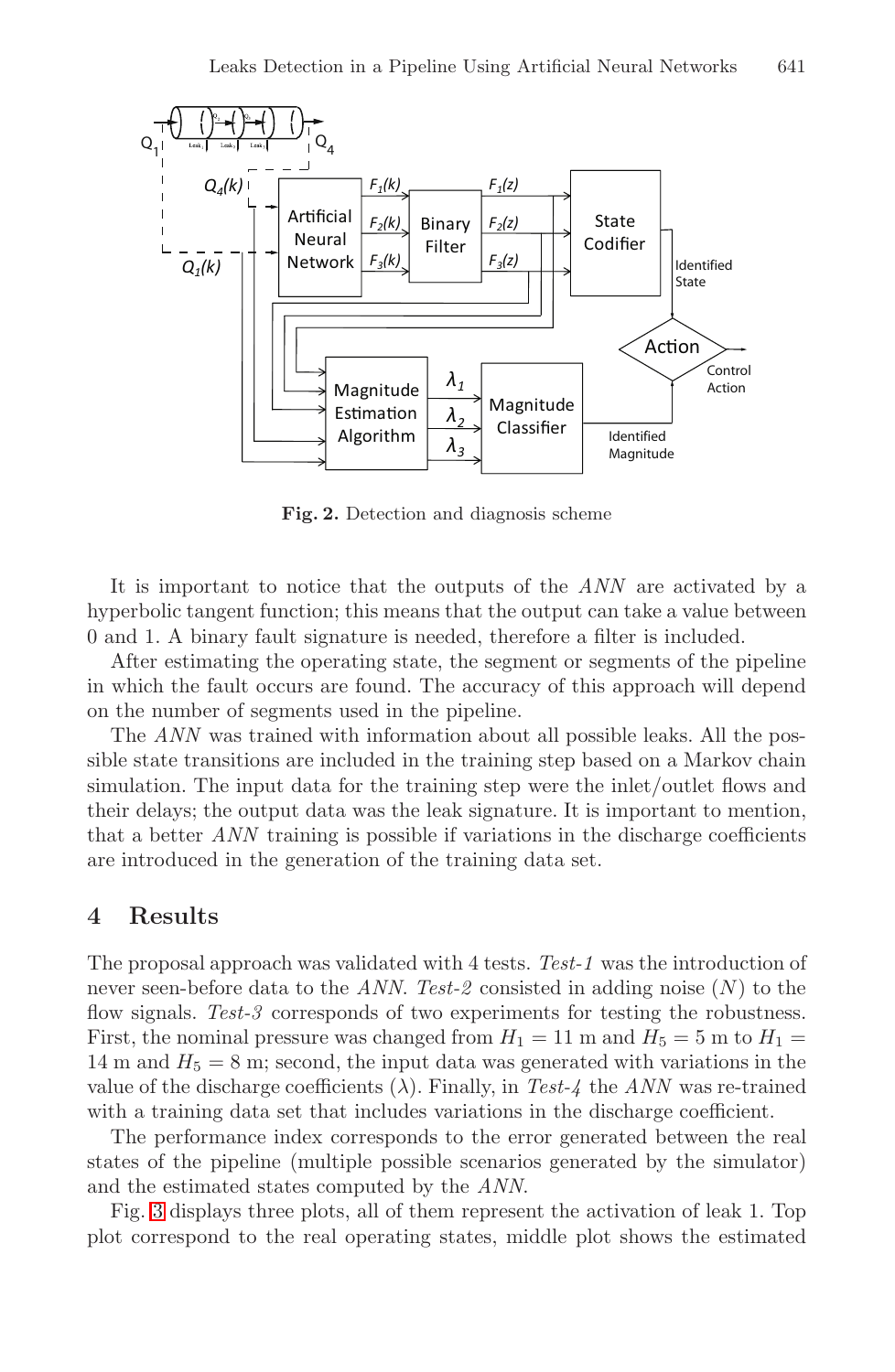

<span id="page-5-0"></span>**Fig. 3.** Outputs from the ANN. Real state of pipeline; ANN output; filtered ANN output.

states, and the bottom plot represent the filtered states. This last signal plot is the one entering to the state codifier; and in combination with the other two leak signals the operating state of the pipeline is determined.

Fig. [4](#page-5-1) shows the operating states estimations. This results proof that the proposal approach gives acceptable predictions of the real conditions in the pipeline.

Table [2](#page-6-1) summaries the results. This table shows the error in the training process, and then the *ANN* configuration in each experiment depends on the flow signal delays. As it can be seen, in *Test-2* two different noise levels are added, <sup>0</sup>.01% and 0.015%. As shown in the Table, the *ANN* that considers more delays



<span id="page-5-1"></span>**Fig. 4.** State Estimation by the System. Real state of pipeline; ANN prediction.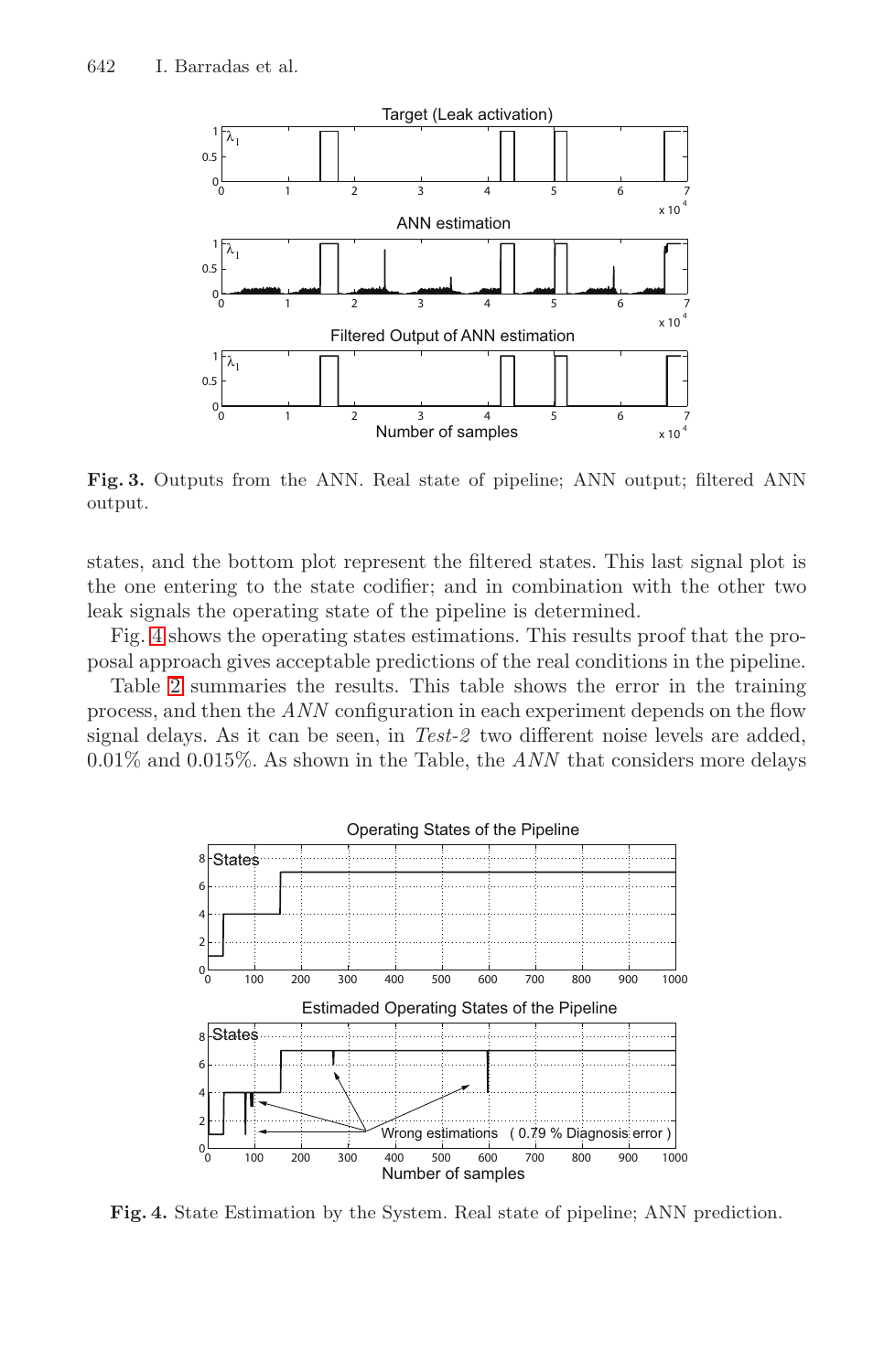| ANN     | <b>Error</b>                          | Network           | Test 1     | Test 2  | Test 3                                             |         | Test 4 |            |
|---------|---------------------------------------|-------------------|------------|---------|----------------------------------------------------|---------|--------|------------|
|         |                                       | Architecture      |            |         | $N = 0.01\%$ $N = 0.015\%$ Set point $\lambda(\%)$ |         |        |            |
| $ANN_1$ | 0.00218                               | $2 - 10 - 10 - 3$ | $1.37\%$   | 1.37%   |                                                    | 3.39%   | 27     | 4.53%      |
|         | $ANN_2\overline{4.9}\times 10^{-8}$   | $4 - 4 - 4 - 3$   | $0.4\%$    | 3.8%    | $6.39\%$                                           | 3.79%   | 3.09   |            |
|         | $ANN_3$ 4.4 $\times$ 10 <sup>-8</sup> | $6 - 6 - 6 - 3$   | $0.0001\%$ | $0.8\%$ | $2.4\%$                                            | $1.4\%$ |        | 12.7 6.13% |

<span id="page-6-1"></span>**Table 2.** Summary of the results obtained after the experimentation

a better performance. As expected, having more information about the dynamic behaviour helps the *ANN* to recognize the pattern, even with a noisy signal. In *Test-3*, two validation experiments were conducted; first the head pressures were modified (set point), and second the size of the leaks were changed. These modifications impact directly the transient response of the flow (a new pattern is generated), as it can be seen in Table [2;](#page-6-1) even though, the performance of the *ANN* was acceptable.

The diagnosis error index (wrong estimated states/ total real states) was used as a main indicator of the performance of each *ANN*. It is important to notice that  $ANN_2$  and  $ANN_3$  used as inputs tapped delays.  $ANN_2$  used one delay, while  $ANN_3$  used 2 delays for each input signal.

[\[2\]](#page-7-4) proposed a similar scheme for leak detection. In that research multiple sensors information was used in order to detect one and two leaks. In the present work similar results were obtained using only 2 measurements: inlet and outlet flow signals. The utilization of delayed signal allowed the algorithm to learn from the transient response, and therefore it was not necessary to use information of intermediate points in the pipeline.

It is important to mention that using this model allows the simulator to divide the pipeline in many segments. If there exist more segments, more data and operating states will be created as a consequence and therefore the accuracy of the leak location will be improved.

### <span id="page-6-0"></span>**5 Conclusions**

The main contribution of this work is that proves to be possible to estimate the location of the leak or leaks by only measuring the inlet and outlet flow, disregarding the pressure measurements and the size of the leak needed in [\[2\]](#page-7-4), this can be observed in Fig. [3,](#page-5-0) and in Table [2,](#page-6-1) in which the ANN errors are 0.00218,  $4.9 \times 10^{-8}$  and  $4.4 \times 10^{-8}$  for the  $ANN_1$ ,  $ANN_2$  and  $ANN_3$ , respectively.

Using tapped delays as inputs of the network demonstrated to improve the *ANN* estimations, because the network is capable of learning the flow's dynamic behavior. And this dynamic makes possible to identify the pattern and the different transitions between the operational states. In addition, it can be seen how the *ANN* using tapped delays has a smaller detection error, and also are more efficient in computer cost; require less training time and achieve a better training error value. Also, it is important to notice that the  $ANN_2$  and  $ANN_3$  were more sensitive to the discharge coefficients variation, due to the fact that they learn the transient response of the fluid dynamic (Table [2\)](#page-6-1).